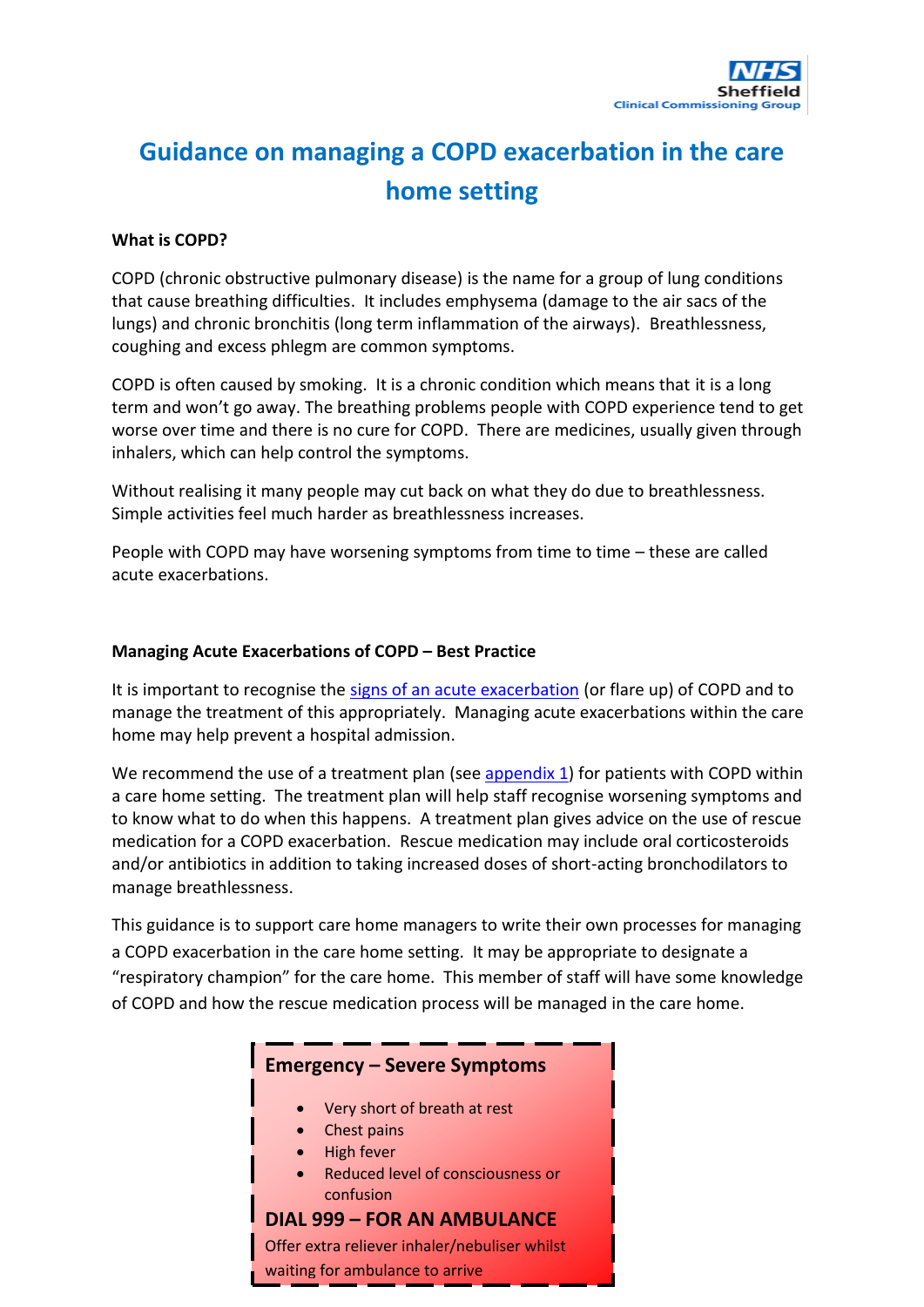

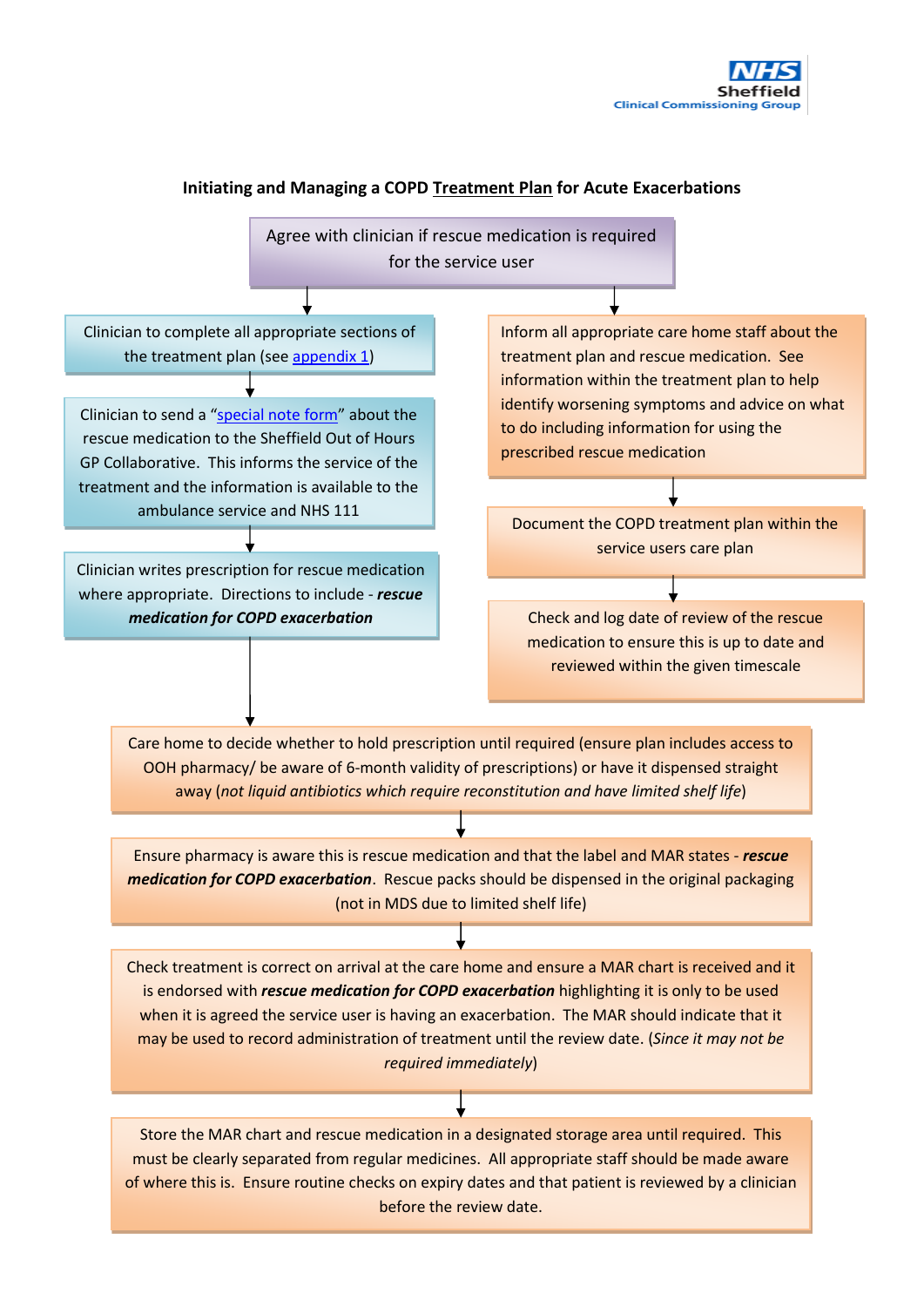





NB Check routinely to ensur[e inhaler technique](https://www.asthma.org.uk/advice/inhaler-videos/) is satisfactory, inhaler devices and spacers are clean and that there are still doses in the inhaler. See [Spacer Guidance for Care Homes](https://www.intranet.sheffieldccg.nhs.uk/Downloads/Medicines%20Management/Care%20Homes/Spacer_guidance_for_care_homes_Apr_2022_v2.pdf) for further information about the use of spacers

#### **Further Resources**

<span id="page-2-1"></span>NICE Guideline 115 - [Chronic Obstructive Pulmonary Disease in Over 16's: Diagnosis and Management](https://www.nice.org.uk/guidance/ng115/resources/chronic-obstructive-pulmonary-disease-in-over-16s-diagnosis-and-management-pdf-66141600098245). Published 5<sup>th</sup> Dec 2018 [Active cycle of breathing video](https://www.youtube.com/watch?v=qpzJmjtir08&t=25s)

The COPD Specialist Nurse Team can be contacted on 0114 3078425 for advice

<span id="page-2-0"></span>Prepared by Deborah Leese (Lead Pharmacist Respiratory) Approved FSG under delegated authority of APG May 2022 Review Date: May 2027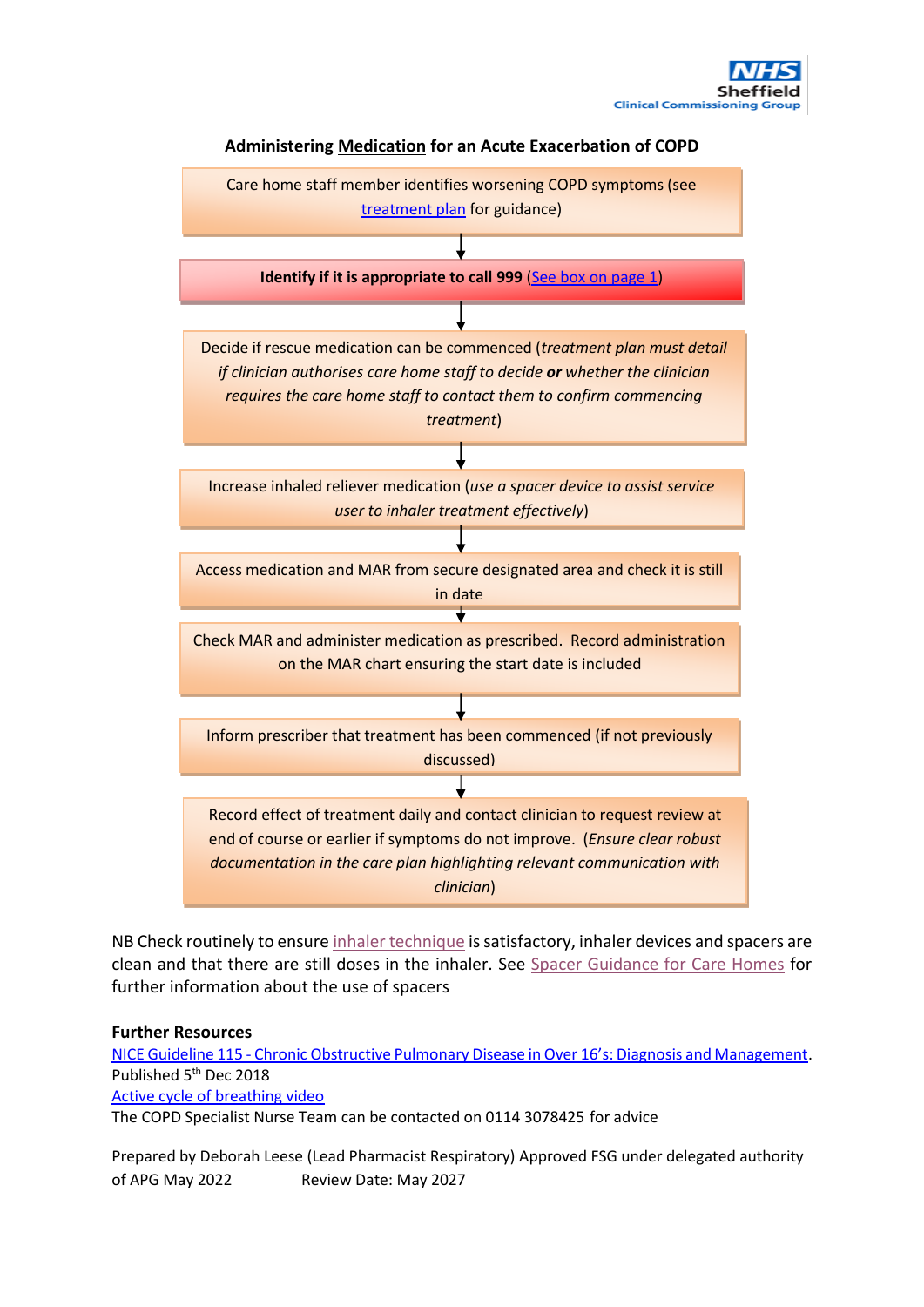

**Appendix 1**

# **Treatment Plan – Managing an Acute Exacerbation of COPD in the Care Home Setting**

<span id="page-3-1"></span><span id="page-3-0"></span>

| <b>Worsening symptoms</b><br>More breathless and wheezy than normal<br>Need to use reliever inhaler, nebuliser<br>$\bullet$<br>more than normal<br>Fever (a temperature of 38°C (100.4°F) or<br>$\bullet$<br>above is usually considered to be<br>significant.)<br>Change in amount and/or colour of<br>sputum (green or blood stained) Note<br>sputum sample for culture not routine<br>practice<br>Cough - new or increased<br>٠<br>Loss of appetite<br>$\bullet$<br>Increasing tiredness and/or poor sleep<br>Reduced energy for daily activities<br>New or worsening confusion<br>If symptoms become too severe $-$ dial 999 | What to do If symptoms become too severe -<br>dial 999<br>Increase inhaled reliever medications (e.g.<br>$\bullet$<br>salbutamol)<br>Start rescue medication if clinician has<br>authorised this or<br>Confirm with GP whether to start rescue<br>medicines as per treatment plan<br><b>Useful Advice</b><br>Enable more time for rest<br><b>Encourage relaxation techniques</b><br><b>Encourage clearance of sputum with the huff</b><br>coughing technique or sputum clearance<br>device if service user has one<br>Offer small amounts of food to be eaten<br>regularly rather than a large meal<br>Offer plenty of fluids and keep a fluid chart<br>Encourage sitting up |  |  |  |
|----------------------------------------------------------------------------------------------------------------------------------------------------------------------------------------------------------------------------------------------------------------------------------------------------------------------------------------------------------------------------------------------------------------------------------------------------------------------------------------------------------------------------------------------------------------------------------------------------------------------------------|------------------------------------------------------------------------------------------------------------------------------------------------------------------------------------------------------------------------------------------------------------------------------------------------------------------------------------------------------------------------------------------------------------------------------------------------------------------------------------------------------------------------------------------------------------------------------------------------------------------------------------------------------------------------------|--|--|--|
|                                                                                                                                                                                                                                                                                                                                                                                                                                                                                                                                                                                                                                  |                                                                                                                                                                                                                                                                                                                                                                                                                                                                                                                                                                                                                                                                              |  |  |  |
|                                                                                                                                                                                                                                                                                                                                                                                                                                                                                                                                                                                                                                  |                                                                                                                                                                                                                                                                                                                                                                                                                                                                                                                                                                                                                                                                              |  |  |  |
| Prescribed COPD Rescue Medication - to be completed by clinician<br><b>Clinician please indicate:</b><br>Clinician requires care home staff to contact a<br>Clinician authorises care home staff to decide when<br>clinician to confirm commencing treatment<br>rescue medication is to commence                                                                                                                                                                                                                                                                                                                                 |                                                                                                                                                                                                                                                                                                                                                                                                                                                                                                                                                                                                                                                                              |  |  |  |
| Steroid <b>Steroid Steroid Steroid Steroid Steroid Steroid Steroid Steroid Steroid Steroid Steroid Steroid Steroid Steroid Steroid Steroid Steroid Steroid Steroid Steroid Steroid Steroid Steroid Steroid Steroid Steroid Stero</b>                                                                                                                                                                                                                                                                                                                                                                                             |                                                                                                                                                                                                                                                                                                                                                                                                                                                                                                                                                                                                                                                                              |  |  |  |
|                                                                                                                                                                                                                                                                                                                                                                                                                                                                                                                                                                                                                                  |                                                                                                                                                                                                                                                                                                                                                                                                                                                                                                                                                                                                                                                                              |  |  |  |
|                                                                                                                                                                                                                                                                                                                                                                                                                                                                                                                                                                                                                                  |                                                                                                                                                                                                                                                                                                                                                                                                                                                                                                                                                                                                                                                                              |  |  |  |
| Dose of reliever inhaler to be used during a COPD exacerbation__________puffs_________times a day                                                                                                                                                                                                                                                                                                                                                                                                                                                                                                                                |                                                                                                                                                                                                                                                                                                                                                                                                                                                                                                                                                                                                                                                                              |  |  |  |
| Date of review of this treatment by prescriber _________________________________                                                                                                                                                                                                                                                                                                                                                                                                                                                                                                                                                 |                                                                                                                                                                                                                                                                                                                                                                                                                                                                                                                                                                                                                                                                              |  |  |  |
| NB. A prescription is valid for 6 months from the date of issue - care home to decide if they retain the<br>prescription or have it dispensed immediately and store rescue medicines until required                                                                                                                                                                                                                                                                                                                                                                                                                              |                                                                                                                                                                                                                                                                                                                                                                                                                                                                                                                                                                                                                                                                              |  |  |  |
| Please ensure entry on MAR chart reflects activity                                                                                                                                                                                                                                                                                                                                                                                                                                                                                                                                                                               |                                                                                                                                                                                                                                                                                                                                                                                                                                                                                                                                                                                                                                                                              |  |  |  |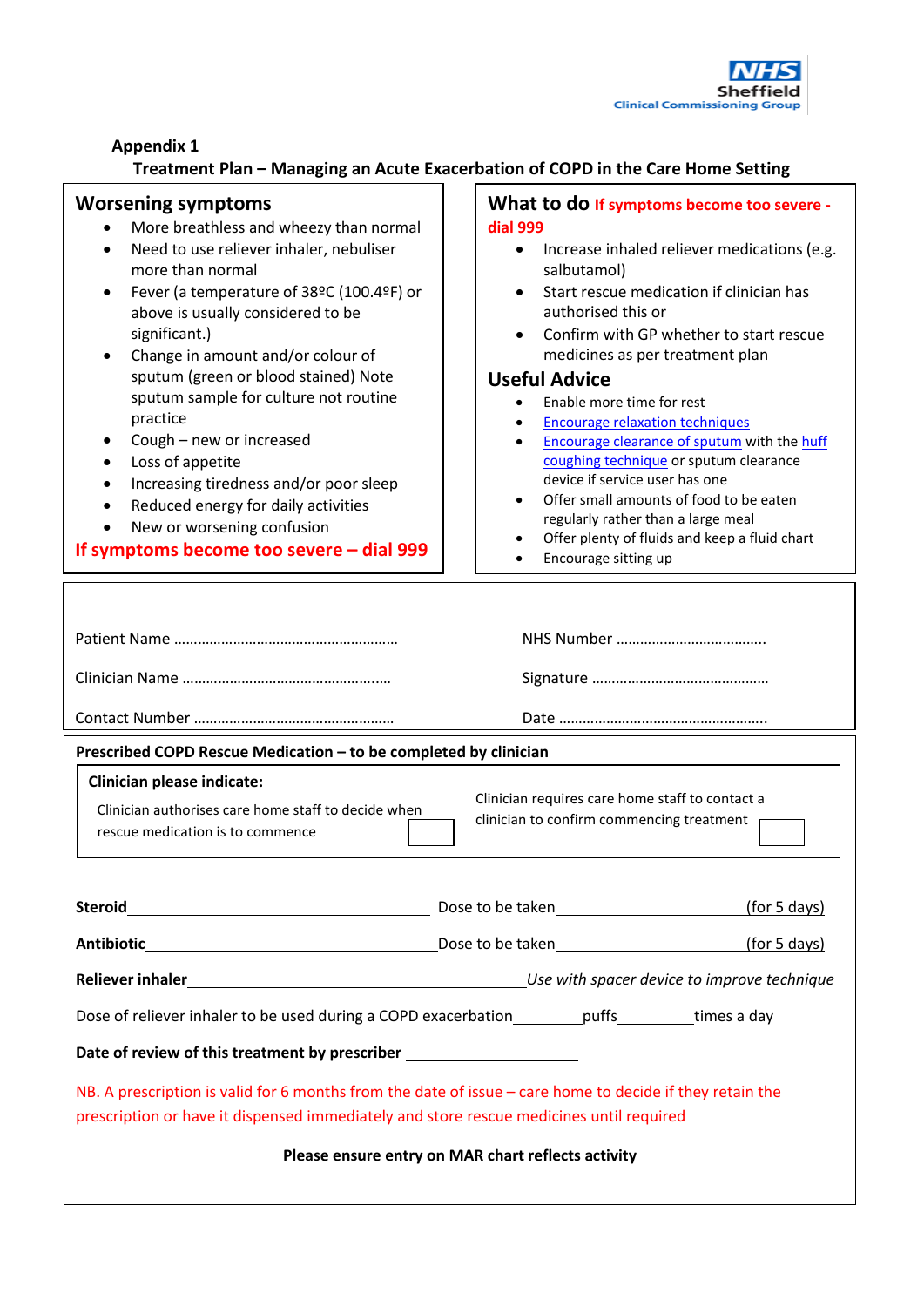

### (**Send to** [sht-tr.GPCollab111@nhs.net\)](mailto:sht-tr.GPCollab111@nhs.net)

### **\*typed version only accepted with printed name of referrer.**

#### **Referrer Details**

| Name                  |  |
|-----------------------|--|
| Date                  |  |
| Practice/Organisation |  |
| Contact No.           |  |

#### **Patient Details**

| Forename             |          | Surname      |  |
|----------------------|----------|--------------|--|
| D.O.B.               |          | Sex          |  |
| <b>NHS Number</b>    |          | Tel. No      |  |
| Address              |          |              |  |
| Is this a care home? | YES / NO |              |  |
| Carer name           |          | Carer tel.no |  |

# **NHS 111 Call Handler Information**

**What is the nature of the problem?** e.g. Palliative/Mental Health/Vulnerable Person

**IN HOURS – Is there a preferred care pathway for this patient or should they be triaged through NHS111?** e.g. Please refer to Palliative Care nursing on 01234 56XXXX

**OUT OF HOURS – Is there a preferred care pathway for this patient or should they be triaged through NHS111?** e.g. Please refer to Palliative Care on 01234 56XXXX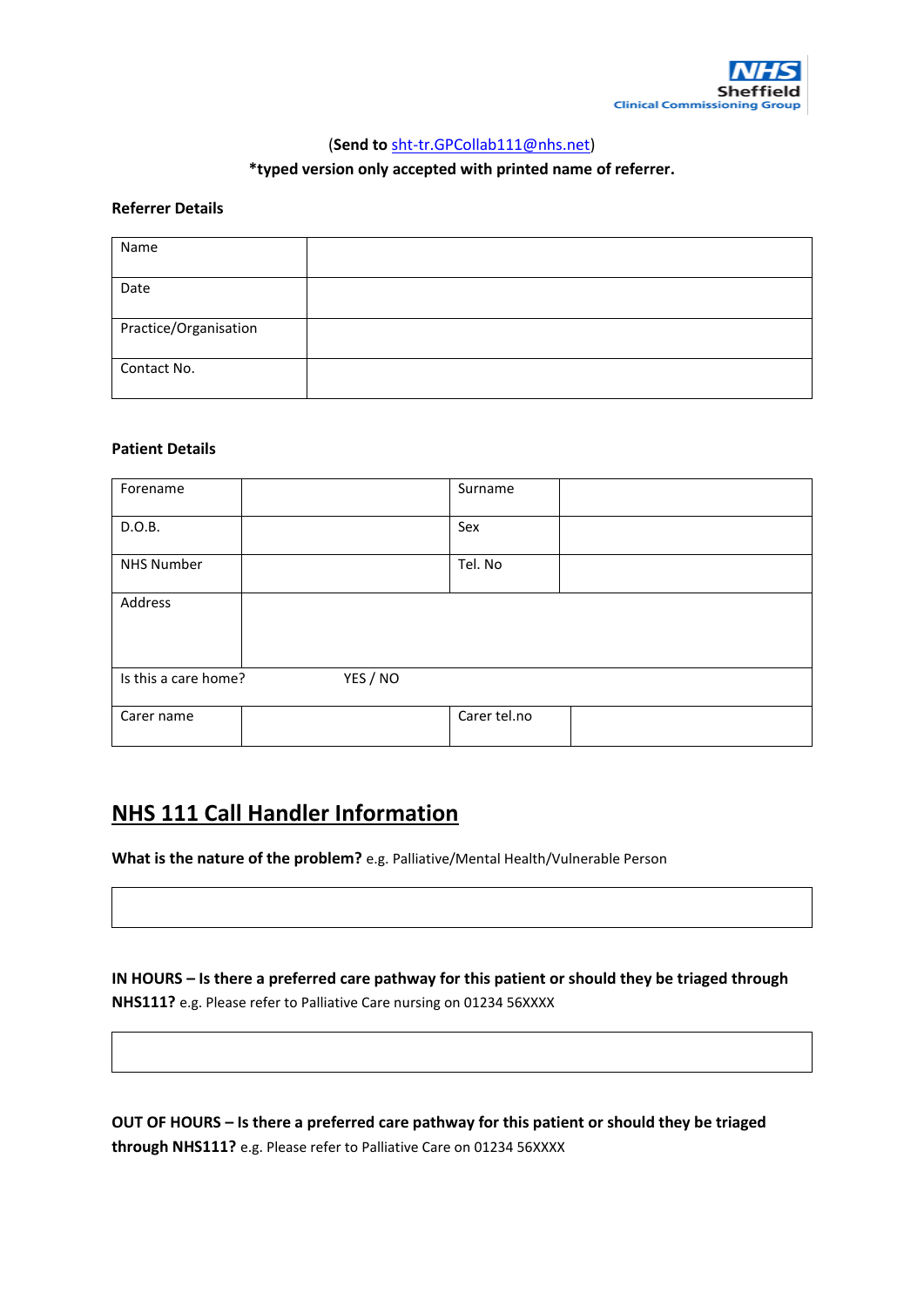

**Is the patient a frequent caller?** e.g. 3calls in last month, 10 calls in last quarter.

**Any other relevant information to help the 111 call handler?** e.g. Branch surgery, DNs.

**Clinical Information**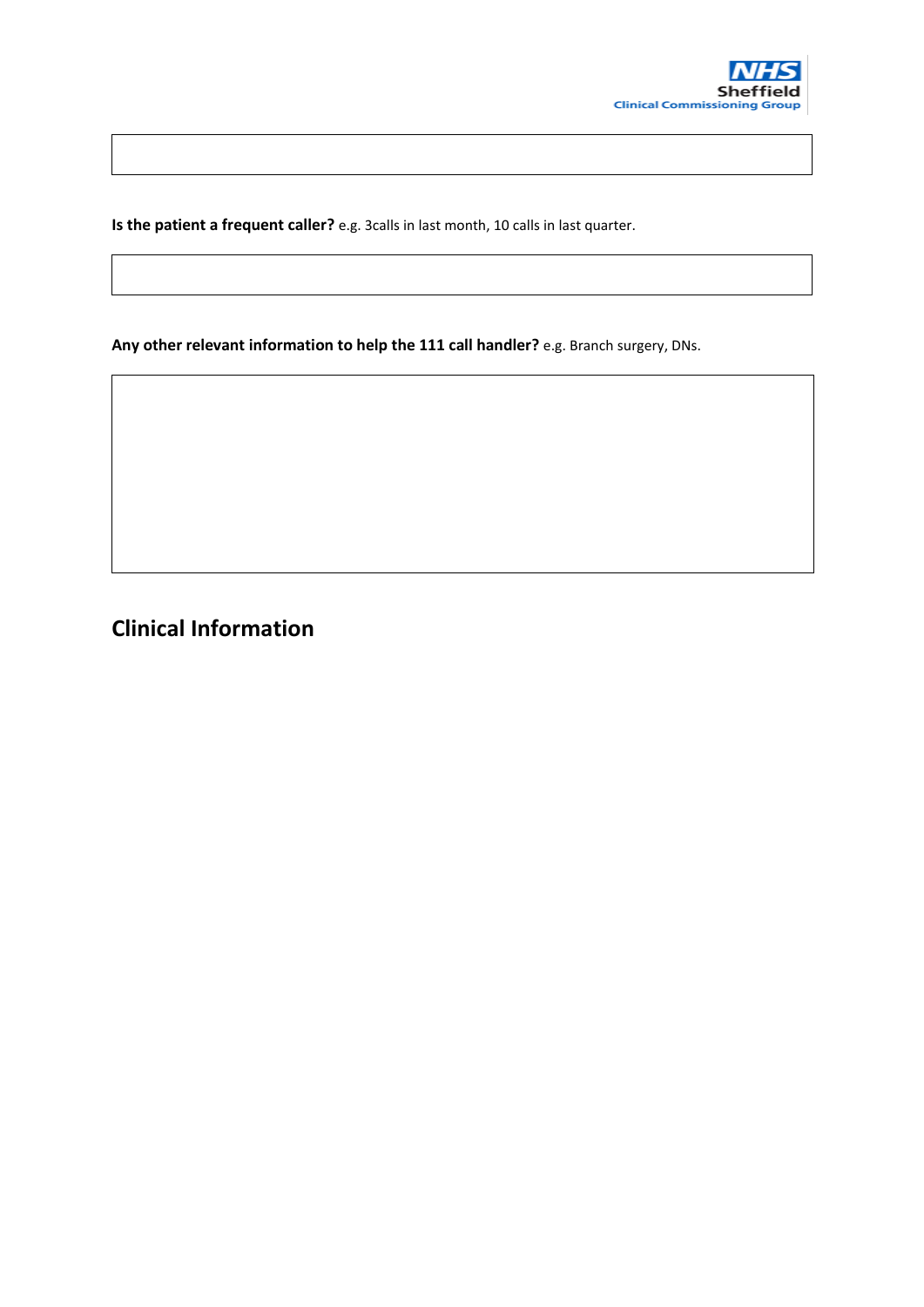Diagnosis:

Current Medication/Treatment:

Complicating conditions/Important pre-existing conditions:

| *End of Life Plan/PPC in notes       | YES / NO | *DNACPR in notes?    | YES / NO |
|--------------------------------------|----------|----------------------|----------|
| Patient aware of diagnosis and plan? | YES / NO | Need syringe driver? | YES / NO |
| Pre-emptive prescribing in place?    | YES / NO |                      |          |
| Consultant/Specialist involved:      |          | Hospital:            |          |

Are there any plans for management of exacerbations of long term condition to be aware of?

Or any other symptom management plans and/or any 'abnormal' results that are 'normal' for this patient?

Or any specific medication/treatment issues to be aware of?